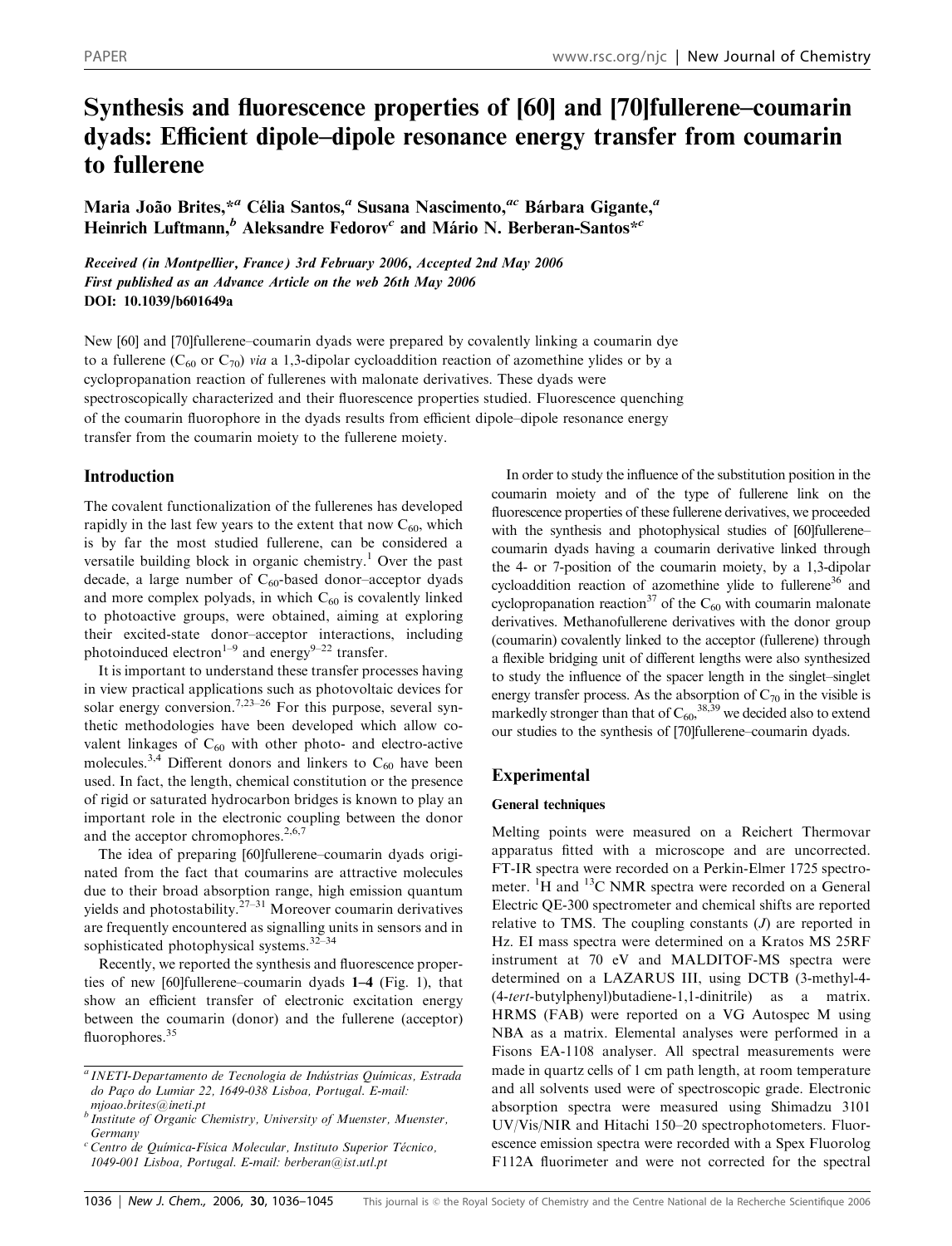

Fig. 1 [60]Fullerene–coumarin dyads.

response of the apparatus. Fluorescence quantum yields in room temperature toluene were determined by a comparative method, using anthracene (Fluka) in air-saturated ethanol  $(\Phi_{\rm F} = 0.27)^{40}$  as the fluorescence standard for coumarins and  $C_{60}$  (99.5%, Aldrich) or  $C_{70}$  (99.0%, Aldrich) in toluene (C<sub>60</sub>:  $\Phi_F = 2 \times 10^{-4}$ , C<sub>70</sub>:  $\Phi_F = 5 \times 10^{-4}$ )<sup>41</sup> as the standards for  $C_{60}$  and  $C_{70}$  fullerene derivatives, respectively. The excitation wavelength was 320 nm for coumarin compounds 6, 8, 12 and 13 and 300 nm for all fullerene derivatives.

Time-resolved picosecond fluorescence measurements were performed using the single-photon timing method with laser excitation. The set-up consisted of a mode-locked Coherent Innova 400-10 argon-ion laser that synchronously pumped a cavity dumped Coherent 701-2 dye (Rhodamine 6G or DCM) laser, delivering fundamental or frequency-doubled 5 ps pulses at a frequency of 3.4 MHz, or alternatively, of a Spectra-Physics Millenia Xs Nd : YVO4 diode pumped laser, pumping a pulse picked Spectra-Physics Tsunami titanium-sapphire laser, delivering 100 fs frequency-doubled pulses at a frequency of 4 MHz. Intensity decay measurements were made by the alternate collection of impulse and decay, with the emission polarizer set at the magic angle position. Impulse was recorded slightly away from excitation wavelength with a scattering suspension (1 cm cell). For the decays, a cut-off filter was used, effectively removing all excitation light. All solutions were excited at 320 nm. The emission signal passed through a depolarizer, a Jobin-Yvon HR320 monochromator with a grating of 100 lines  $nm^{-1}$ and was recorded on a Hamamatsu 2809U-01 microchannel plate photomultiplier as a detector. A typical time scale range of 0.86–20 ps per channel was used. The instrument response function had an effective FWHM of ca. 35 ps.<sup>42</sup>

#### Synthesis

The synthetic route for coumarin derivatives 6–8, 10–13 and fullerene–coumarin dyads 14–19 are outlined in Schemes 1 and 2, respectively and the details are given below.

4-(7-Methoxy-2-oxo-2H-chromen-4-ylmethoxy)-benzaldehyde (6). To a 250 ml round bottom flask was added 4 bromomethyl-7-methoxy-chromen-2-one 5 (500 mg, 1.86 mmol), 4-hydroxy-benzaldehyde (226.9 mg, 1.86 mmol) and anhydrous potassium carbonate (513.6 mg, 3.72 mmol) in DMF (80 ml). The reaction mixture was stirred at 90  $^{\circ}$ C for 2 h under nitrogen until all starting material disappeared. Water was added and the resulting mixture was extracted with EtOAc, dried over anhydrous MgSO4 and evaporated to dryness. The residue was purified by column chromatography  $(SiO<sub>2</sub>,$  eluent CH<sub>2</sub>Cl<sub>2</sub>, then CH<sub>2</sub>Cl<sub>2</sub>/MeOH 50 : 2) to give the desired product 2 (461.1 mg, 81%) as white crystals; mp 215–217 °C (from MeOH); Found: C, 69.38; H, 4.54.  $C_{18}H_{14}O_5$  requires C, 69.67; H 4.55%;  $\nu_{max}(KBr)/cm^{-1}$ 1720, 1688, 1620, 1607, 1512, 1262, 864;  $\delta_H$  (300 MHz; CDCl<sub>3</sub>; TMS) 3.90 (3H, s, 7-OCH3), 5.29 (2H, s, 9-H), 6.49 (1H, s, 3- H), 6.89 (1H, d,  $J = 2.4$ , 8-H), 6.90 (1H, dd,  $J = 8.7$  and 2.4, 6-H), 7.12 (2H, d,  $J = 8.7$ , 2'-H and 6'-H), 7.48 (1H, d,  $J = 8.7$ , 5-H), 7.89 (2H, d,  $J = 8.7$ , 3'-H and 5'-H), 9.93 (1H, s, 4-CHO) ppm;  $\delta_C$  (75.5 MHz; CDCl<sub>3</sub>; TMS) 55.8 (7-OCH<sub>3</sub>), 65.7 (C-9), 101.3 (C-8), 110.5 (C-4), 110.7 (C-3), 112.8 (C-6), 115.0 (C-2' and C-6'), 124.3 (C-5), 130.9 (C-4'), 132.1 (C-3' and C-5'), 149.0 (C-4a), 155.7 (C-8a), 160.8 (C-7), 162.4 (C-2), 163.0 (C-1'), 190.6 (4-CHO) ppm; EI-MS:  $m/z$  310 (M<sup>+\*</sup>, 98%), 281 (22), 189 (32), 161 (100).

4-(4'-Hydroxymethyl-phenoxymethyl)-7-methoxy-chromen-**2-one (7).** A mixture of  $4-(7-methoxy-2-oxo-2H-chromen-4$ ylmethoxy)benzaldehyde 6 (100 mg, 0.322 mmol) and  $NaBH<sub>4</sub>$ (7 mg, 0.184 mmol) in dry THF (25 mL) was stirred overnight under  $N_2$ . Diluted HCl was next added carefully until  $H_2$ liberation ceased. The mixture was then extracted with  $CH_2Cl_2$ , dried over  $MgSO_4$  and evaporated to dryness. Purification of the residue by column chromatography  $(SiO<sub>2</sub>,$  $CH_2Cl_2/MeOH$  1%) yielded pure 7 (98.0 mg, 98%) as white crystals: mp 154–156 °C;  $\nu_{\text{max}}(\text{KBr})/\text{cm}^{-1}$  3394, 3296, 3080,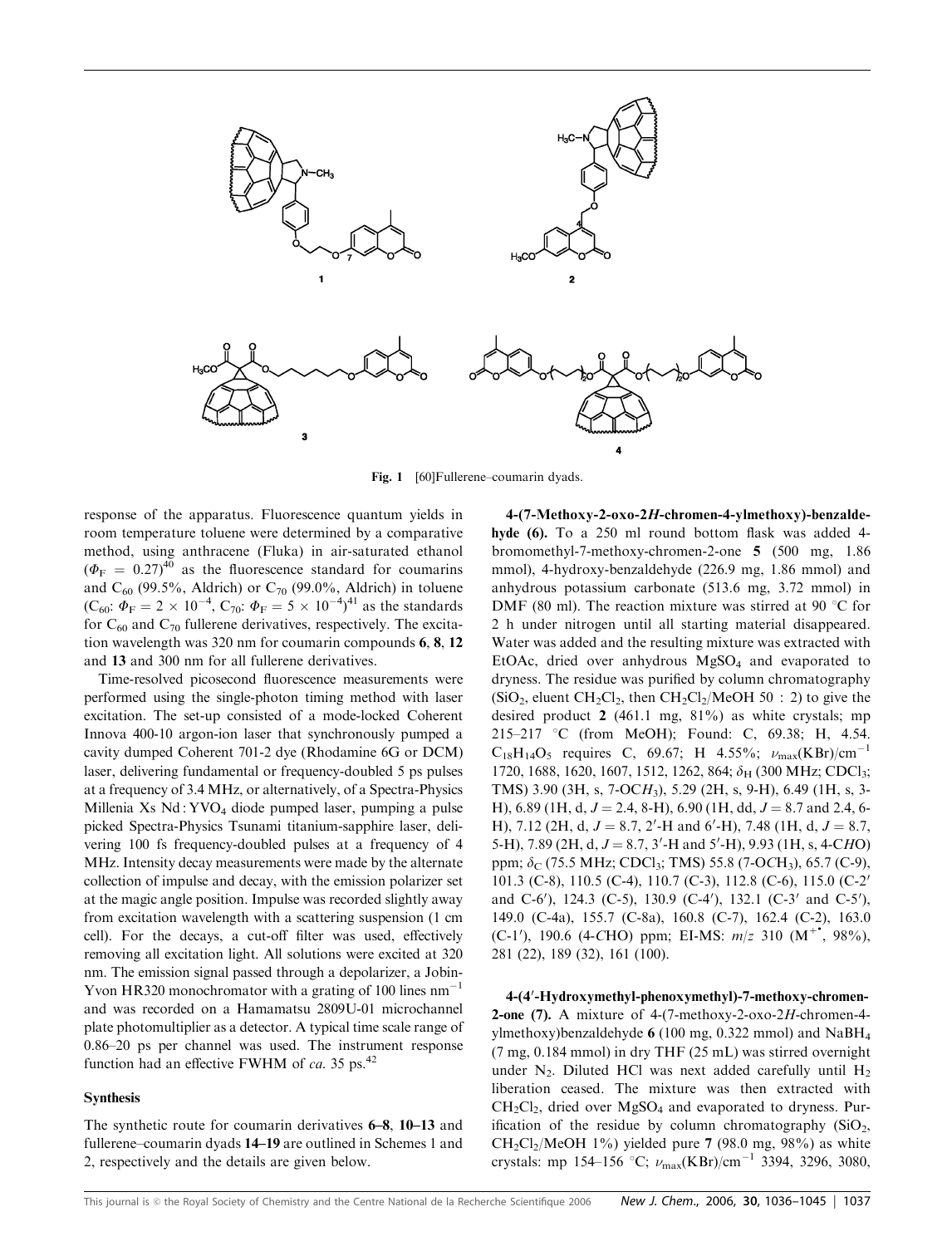

**Scheme 1** Synthetic routes to coumarin derivatives 6, 8, 10–13. chromatography ( $SiO<sub>2</sub>$ ,  $Et<sub>2</sub>O$ ).

2959, 2929, 2869, 1737, 1718, 1686, 1612, 1510, 1353, 1251, 1086, 859, 835; δ<sub>H</sub>(300 MHz; CDCl<sub>3</sub>; TMS) 1.88 (1H, s, 7'-OH), 3.90 (3H, s, OCH<sub>3</sub>), 4.60 (2H, s, 7'-H), 5.21 (2H, s, 9-H), 6.49 (1H, s, 3-H), 6.87 (1H, d,  $J = 2.4$ , 8-H), 6.91 (1H, dd,  $J =$ 8.7 and 2.4, 6-H), 6.98 (2H, d,  $J = 8.7$ , 2'-H and 6'-H), 7.33  $(2H, d, J = 8.4, 3'$ -H and 5'-H), 7.53 (1H, d,  $J = 8.7, 5$ -H) ppm;  $\delta_C$  (75.5 MHz; CDCl<sub>3</sub>; TMS) 55.6 (OCH<sub>3</sub>), 63.8 (C-7'), 65.4 (C-9), 100.9 (C-8), 109.8 (C-3), 110.5 (C-4), 112.6 (C-6), 114.5 (C-2' and C-6'), 124.5 (C-5), 128.5 (C-3' and C-5'), 134.5 (C-4'), 150.7 (C-4a), 155.2 (C-8a), 156.9 (C-1'), 161.6 (C-7), 162.7 (C-2) ppm; EI-MS:  $m/z$  312 (M<sup>+\*</sup>, 33%), 281 (22), 190 (50), 161 (100), 145 (43), 121 (40), 77 (38); HRMS (FAB): m/z 313.1073 (M + H)<sup>+</sup>. C<sub>18</sub>H<sub>17</sub>O<sub>5</sub> requires 313.1076.

General procedure for the alkylation reactions. A mixture of 7-hydroxy-4-methylcoumarin 9 (200.0 mg, 1.135 mmol), anhydrous  $K_2CO_3$  (628.0 mg, 4.541 mmol) and 3-iodopropanol (200.0 ml, 2.092 mmol) or 6-bromohexanol (297.0 ml, 2.270 mmol) in dry DMF (20 ml) was stirred at 60  $\degree$ C for 3 h under N2. After cooling to r.t., the mixture was washed with water, extracted with  $CH_2Cl_2$ , dried over  $MgSO_4$  and evaporated to dryness. The resulting compounds were purified by column

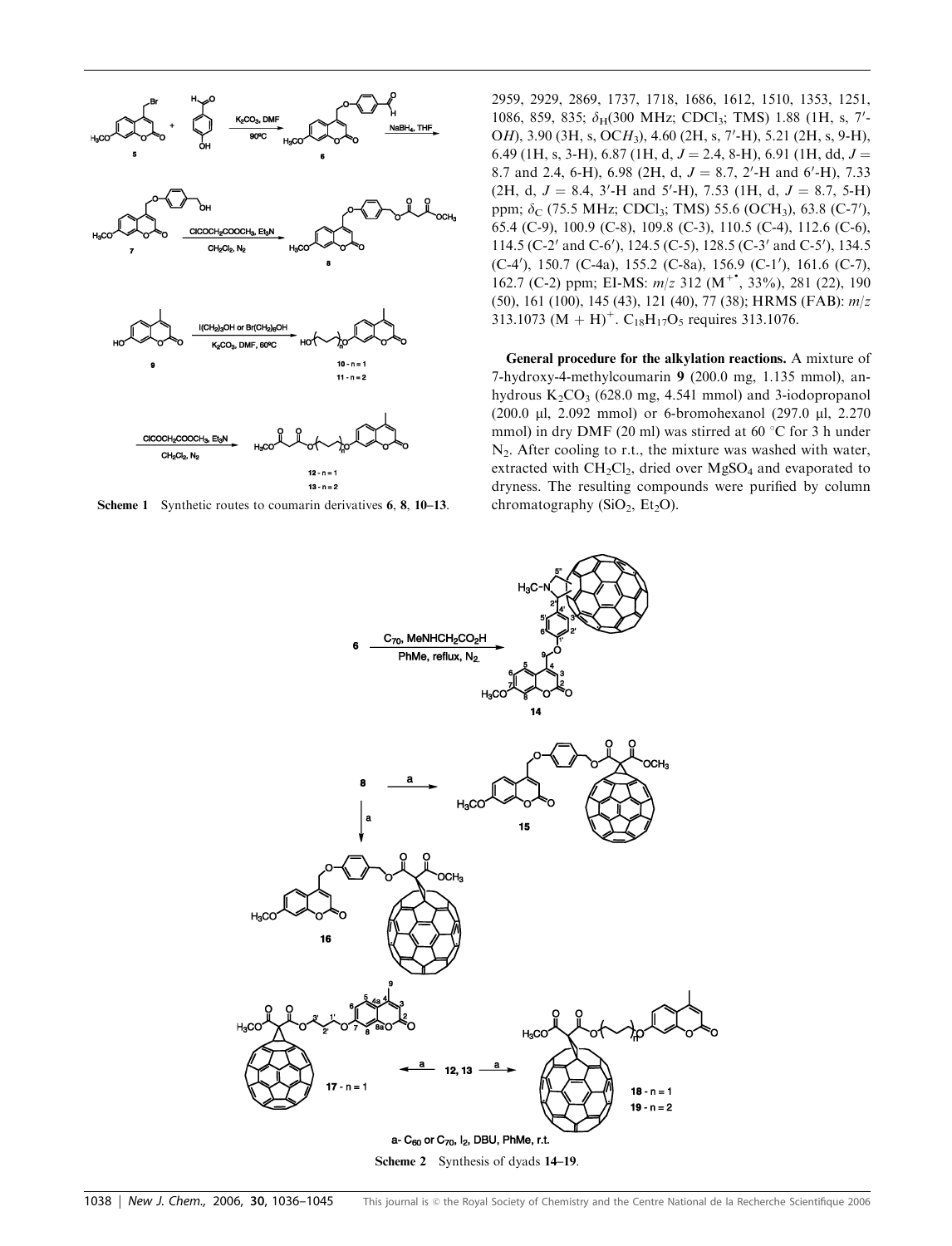7-(3'-Hydroxy-propyloxy)-4-methyl-2-chromen-2-one (10). Compound 10 was obtained as white crystals (200.8 mg, 76%); mp 95–96 °C (from CH<sub>2</sub>Cl<sub>2</sub>/hexane);  $\nu_{\text{max}}(KBr)/cm^{-1}$ 3430, 3380, 3186, 3077, 2959, 2943, 2920, 2856, 1738, 1704, 1608, 1395, 1284, 1270, 1205, 1164, 1146, 1075, 844;  $\delta_H(300)$ MHz; CDCl<sub>3</sub>; TMS) 1.79 (1H, s, 3'-OH), 2.09 (2H, qui,  $J =$ 6.0, 2'-H), 2.40 (3H, s, 9-H), 3.89 (2H, t,  $J = 6.0, 3'$ -H), 4.19  $(2H, t, J = 6.0, 1'$ -H $), 6.14$  (1H, s, 3-H $), 6.83$  (1H, d,  $J = 2.4, 8$ -H), 6.87 (1H, dd,  $J = 2.4$  and 8.7, 6-H), 7.49 (1H, d,  $J = 8.7$ , 5-H) ppm;  $\delta$ <sub>C</sub> (75.5 MHz; CDCl<sub>3</sub>; TMS) 18.4 (C-9), 31.6 (C-2'), 58.4 (C-3'), 65.4 (C-1'), 101.2 (C-8), 111.4 (C-3), 112.6 (C-6), 113.3 (C-4), 125.4 (C-5), 153.1 (C-4a), 154.9 (C-8a), 161.8 (C-7), 162.0 (C-2) ppm; EI-MS:  $m/z$  234 (M<sup>+\*</sup>, 53%), 176 (75), 148 (100, base peak); HRMS (FAB) m/z 235.0970  $(M + H)^{+}$ . C<sub>13</sub>H<sub>15</sub>O<sub>4</sub> requires 235.0970.

 $7-(6'-Hydroxy-hexyloxy) -4-methyl-2-chromen-2-one$  (11). Compound 11 was obtained as white crystals (222.4 mg, 71%), mp 81–82 °C (CH<sub>2</sub>Cl<sub>2</sub>/hexane);  $\nu_{\text{max}}(\text{KBr})/\text{cm}^{-1}$  3348, 3261, 3077, 2940, 2920, 2854, 1739, 1727, 1615, 1398, 1285, 1152, 1073, 845;  $\delta_H$  (300 MHz; CDCl<sub>3</sub>; TMS) 1.43–1.55 (4H, m, 3'-H and 4'-H), 1.60 (2H, qui,  $J = 6.6$ , 5'-H), 1.83 (2H, qui,  $J = 7.2, 2'$ -H), 2.23 (1H, brs, 6'-OH), 2.39 (3H, s, 9-H), 3.67  $(2H, t, J = 6.6, 6'$ -H), 4.00  $(2H, t, J = 6.3, 1'$ -H), 6.12  $(1H, s, 3-$ H), 6.75 (1H, d,  $J = 2.4$ , 8-H), 6.84 (1H, dd,  $J = 2.4$  and 8.7, 6-H), 7.47 (1H, d,  $J = 8.7$ , 5-H) ppm;  $\delta_C$  (77.0 MHz; CDCl<sub>3</sub>; TMS) 18.7 (C-9), 25.5 (C-3' or C-4'), 25.8 (C-3' or C-4'), 29.0 (C-2'), 32.6 (C-5'), 62.8 (C-6'), 68.5 (C-1'), 101.4 (C-8), 111.8 (C-3), 112.7 (C-6), 113.5 (C-4), 125.5 (C-5), 152.7 (C-4a), 155.3 (C-8a), 161.5 (C-7), 162.2 (C-2) ppm; EI-MS:  $m/z$  276 (M<sup>+\*</sup>, 22%), 176 (100, base peak), 149 (58), 148 (68), 83 (30), 57 (50), 55 (88), 43 (51), 41(79); HRMS (FAB): m/z 277.1445  $(M + H)^+$ . C<sub>16</sub>H<sub>21</sub>O<sub>4</sub> requires 277.1440.

General procedure for the synthesis of malonate derivatives. Methyl malonyl chloride was added dropwise to a solution of 7, 10 or 11 and triethylamine in dry CH<sub>2</sub>Cl<sub>2</sub> (25 ml) at 0  $\degree$ C under  $N_2$ . The mixture was stirred at r.t. (2–4 h), then neutralized with diluted HCl, extracted, dried over MgSO4 and evaporated to dryness. The residue was purified by column chromatography ( $SiO<sub>2</sub>$ ,  $Et<sub>2</sub>O$ ).

Malonic acid 4-(7-methoxy-2-oxo-2H-chromen-4-ylmethoxy)-benzyl ester methyl ester (8). Compound 8 was obtained as white crystals (101.0 mg, 77%) from 7 (100 mg, 0.320 mmol), triethylamine (89.5 µl, 0.640 mmol) and methyl malonyl chloride (10.3  $\mu$ l, 0.960 mmol). mp 144–145 °C;  $\nu_{\text{max}}(KBr)/cm^{-1}$  3448, 2981, 2961, 2944, 2863, 1750, 1719, 1686, 1611, 1517, 1341, 1246, 1206, 1155, 1075, 1016, 859;  $\delta_H$ (300 MHz; CDCl<sub>3</sub>; TMS) 3.43 (2H, s, malonate CH<sub>2</sub>), 3.74  $(3H, s, CO_2CH_3), 3.89 (3H, s, OCH_3), 5.14 (2H, s, 7'-H), 5.20$  $(2H, s, 9-H), 6.48$  (1H, s, 3-H), 6.87 (1H, d,  $J = 2.4$ , 8-H), 6.89  $(1H, dd, J = 8.7 \text{ and } 2.4, 6-H)$ , 6.99 (2H, d,  $J = 8.7, 2'$ -H and  $6'$ -H), 7.34 (2H, d,  $J = 8.4$ , 3'-H and 5'-H), 7.50 (1H, d,  $J =$ 8.7, 5-H) ppm;  $\delta_C$  (75.5 MHz; CDCl<sub>3</sub>; TMS) 41.2 (malonate CH<sub>2</sub>), 52.5 (CO<sub>2</sub>CH<sub>3</sub>), 55.7 (OCH<sub>3</sub>), 65.6 (C-9), 66.8 (C-7'), 101.1 (C-8), 110.4 (C-3), 110.6 (C-4), 112.6 (C-6), 114.8 (C-2' and C-6'), 124.5 (C-5), 128.7 (C-4'), 130.3 (C-3' and C-5'), 149.8 (C-4a), 155.3 (C-8a), 157.8 (C-1'), 160.9 (C-7), 162.8 (C-2), 166.3 (COCH<sub>2</sub>CO<sub>2</sub>CH<sub>3</sub>), 166.8 (CO<sub>2</sub>CH<sub>3</sub>) ppm; EI-MS:

 $m/z$  412 (M<sup>+•</sup>, 1.5%), 295 (5), 190 (6), 151 (31), 109 (100), 80 (14), 43 (37); HRMS (FAB):  $m/z$  413.1235 (M + H)<sup>+</sup>.  $C_{20}H_{21}O_8$  requires 413.1236.

Malonic acid methyl ester 3'-(4-methyl-2-oxo-2H-chromen-7-yloxy)-propyl ester  $(12)$ . Compound 12 was obtained as white crystals (47.6 mg, 96%), from 10 (35.0 mg, 0.149 mmol), triethylamine (41.5 ml, 0.298 mmol) and methyl malonyl chloride (69.0 µl, 0.642 mmol): mp  $101-102$  °C; Found: C, 61.16; H, 5.09.  $C_{17}H_{18}O_7$  requires C, 61.07; H, 5.43%;  $\nu_{\text{max}}(KBr)/cm^{-1}$  3448, 2988, 2958, 2937, 2885, 1767, 1726, 1708, 1616, 1391, 1363, 1342, 1156, 1073, 1039, 856, 830;  $\delta_{\rm H}$  $(300 \text{ MHz}; \text{CDCl}_3; \text{TMS})$  2.19 (2H, qui,  $J = 6.0, 2'$ -H), 2.40  $(3H, s, 9-H), 3.42$  (s, 2H, malonate  $CH<sub>2</sub>$ ), 3.74 (3H, s, CO<sub>2</sub>CH<sub>3</sub>), 4.12 (2H, t,  $J = 6.0$ , 1'-H), 4.38 (2H, t,  $J = 6.0$ ,  $3'$ -H), 6.13 (1H, s, 3-H), 6.80 (1H, d,  $J = 2.4$ , 8-H), 6.86 (1H, dd,  $J = 2.4$  and 8.7, 6-H), 7.50 (1H, d,  $J = 8.7$ , 5-H) ppm;  $\delta_c$ (75.5 MHz; CDCl<sub>3</sub>; TMS) 18.5 (C-9), 28.1 (C-2'), 41.1 (malonate CH<sub>2</sub>), 52.4 (CO<sub>2</sub>CH<sub>3</sub>), 61.9 (C-3'), 64.5 (C-1'), 101.2 (C-8), 111.8 (C-3), 112.4 (C-6), 113.5 (C-4), 125.5 (C-5), 152.5 (C-4a), 155.1 (C-8a), 161.1 (C-7), 161.6 (C-2), 166.3 (COCH2- CO<sub>2</sub>CH<sub>3</sub>), 166.8 (CO<sub>2</sub>CH<sub>3</sub>) ppm; EI-MS:  $m/z$  334 (M<sup>+\*</sup>, 8%), 234 (10), 176 (40), 159 (100, base peak), 148 (60), 109 (37), 101 (90), 69 (54), 41 (37).

Malonic acid methyl ester 6'-(4-methyl-2-oxo-2H-chromen- $7$ -yloxyl)-hexyl ester (13). Compound 13 was obtained as a colourless oil (93.0 mg, 85%), from 11 (80.0 mg, 0.290 mmol), triethylamine  $(81 \mu l, 0.580 \text{ mmol})$  and methyl malonyl chloride (125 µl, 1.160 mmol).  $\nu_{\text{max}}(\text{KBr})/\text{cm}^{-1}$  3077, 2941, 2863, 1730, 1716, 1613, 1388, 1264, 1146, 1070, 1015, 875, 847, 801;  $\delta_H(300)$ MHz; CDCl<sub>3</sub>; TMS) 1.41-1.55 (4H, m, 3'-H and 4'-H), 1.70  $(2H, qui, J = 7.0, 5'$ -H $), 1.83$   $(2H, qui, J = 7.2, 2'$ -H $), 2.40$   $(3H,$ s, 9-H), 3.39 (2H, s, malonate  $CH_2$ ), 3.75 (3H, s,  $CO_2CH_3$ ),  $4.02$  (2H, t,  $J = 6.6$ , 1'-H),  $4.17$  (2H, t,  $J = 6.6$ , 6'-H),  $6.12$  (1H, s, 3-H), 6.80 (1H, d,  $J = 2.4$ , 8-H), 6.85 (1H, dd,  $J = 2.4$  and 8.7, 6-H), 7.49 (1H, d,  $J = 8.7$ , 5-H) ppm;  $\delta_C$  (75.5 MHz; CDCl<sub>3</sub>; TMS) 18.7 (C-9), 25.5 (C-3' or C-4'), 25.6 (C-3' or C-4'), 28.4 (C-5'), 28.9 (C-2'), 41.4 (malonate CH<sub>2</sub>), 52.5  $(CO_2CH_3)$ , 65.5  $(C-6')$ , 68.4  $(C-1')$ , 101.3  $(C-8)$ , 111.9  $(C-3)$ , 112.7 (C-6), 113.5 (C-4), 125.5 (C-5), 152.6 (C-4a), 155.3 (C-8a), 161.4 (C-7), 162.2 (C-2), 166.6 (COCH<sub>2</sub>CO<sub>2</sub>CH<sub>3</sub>), 167.1 (CO<sub>2</sub>CH<sub>3</sub>) ppm; EI-MS  $m/z$  376 (M<sup>+\*</sup>, 19%), 176 (100, base peak), 148 (56), 83 (41), 55 (77), 43 (51), 42(27); HRMS (FAB):  $m/z$  377.1615.  $(M + H)^{+}$ . C<sub>20</sub>H<sub>25</sub>O<sub>7</sub> requires 377.1600.

**Pyrrolidino[70]fullerene (14).** A mixture of  $C_{70}$  (201.1 mg, 0.24 mmol), N-methylglycine (76.1 mg, 0.86 mmol) and 6 (74.3 mg, 0.24 mmol) in dry toluene (230 mL) was heated at reflux under nitrogen for 12 hours. After cooling the solution to r.t., the product was purified by column chromatography (eluent toluene, then toluene/AcOEt 4 : 1). The isolated monoadduct 14 was further purified by precipitation yielding 125.3 mg  $(44\%)$ :  $\nu_{\text{max}}$ (KBr)/cm<sup>-1</sup> 1719; 1609, 1508; 1206; 834; 794, 752, 671, 640; 480;  $\delta_H$  (300 MHz; CDCl<sub>3</sub>; TMS) 2.43, 2.52 (major isomer), 2.53 (3H, s, NCH<sub>3</sub>), 3.87, 3.88, 3.91 (3H, s, 7-OCH<sub>3</sub>), 3.19, 3.39, 3.49, 3.56, 4.06, 4.25 (1H, d,  $J = 9.0$ , 5''-H), 5.09,  $5.12, 5.24$  (1H, s, 2''-H),  $5.35$  (2H, s, 9-H), 6.42, 6.44, 6.48 (1H, s, 3-H), 6.80–7.20 (m, 8-H and 6-H), 7.30-7.57 (m, 2'-H and 6'-H and 5-H), 7.84 (2H, brs, 3'-H and 5'-H) ppm;  $\delta$ <sub>C</sub> (75.5)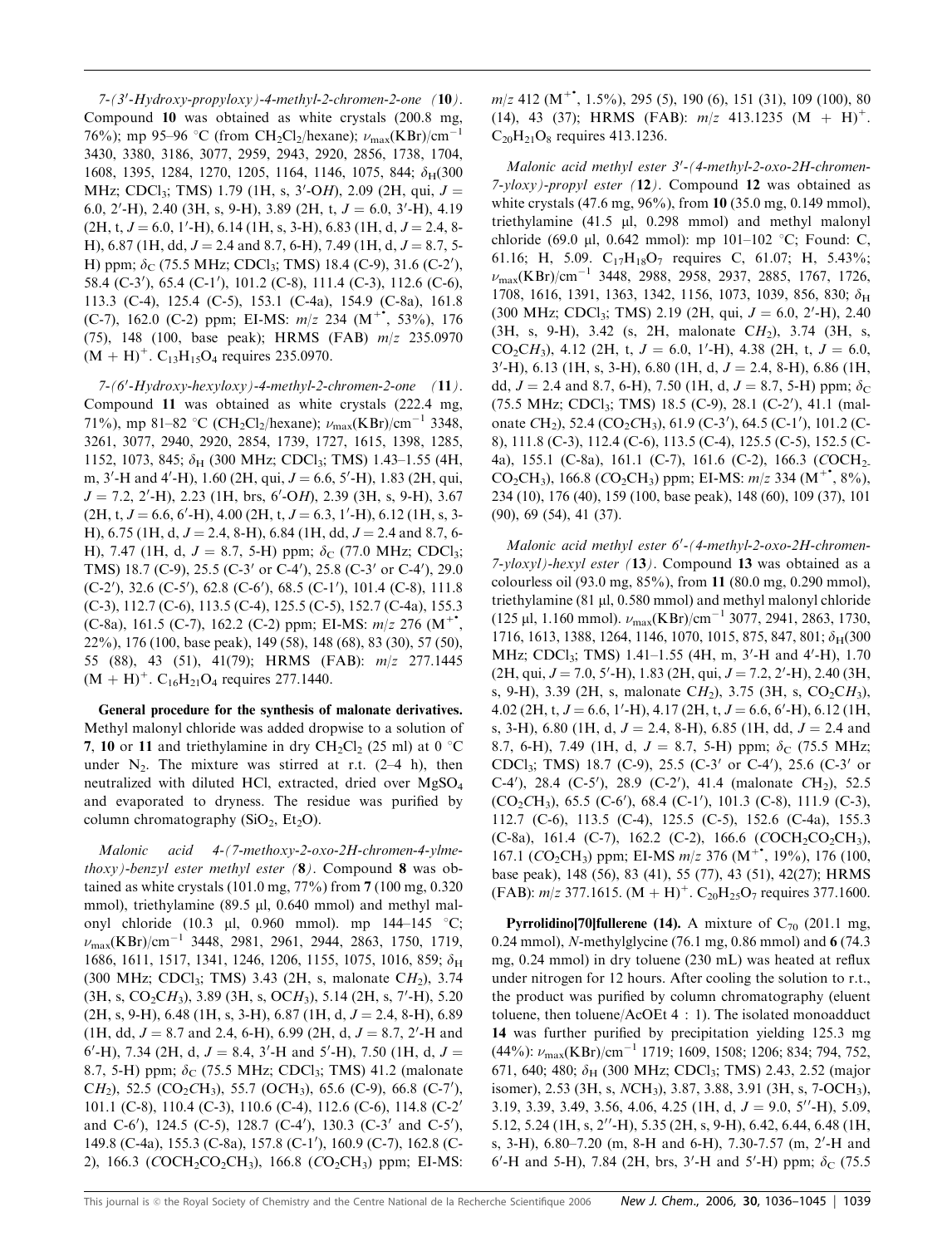MHz; CDCl<sub>3</sub>; TMS) 39.5 (NCH<sub>3</sub>), 55.8 (7-OCH<sub>3</sub>), 65.7 (C-9), 65.8, 66.0, 66.2 (C-3"), 68.2, 68.8, 70.2 (C-5"), 81.9, 83.6, 82.8  $(C-2'')$ , 79.6  $(C-4'')$ , 101.3  $(C-8)$ , 110.6  $(C-4)$ , 110.7  $(C-3)$ , 112.7 (C-6), 114.7 (C-2' and C-6'), 124.7 (C-5), 130.1, 130.5, 131.3, 132.1, 132.4, 133.6, 133.9, 140.6, 142.8, 143.2, 144.6, 145.4, 145.8, 146.2, 146.6, 147.1, 148.1, 149.1, 149.4, 149.9, 150.8, 151.3, 155.6 (C-8a), 161.0 (C-7), 162.9 (C-2); HRMS (FAB):  $m/z$  1178.1420 (M + H)<sup>+</sup>. C<sub>90</sub>H<sub>20</sub>NO<sub>4</sub> requires 1178.1392.

Preparation of [60] and [70]methanofullerene derivatives **15–19.** To a solution of malonate derivative,  $C_{60}$  or  $C_{70}$  (1 eq.),  $I_2$  (1 eq.) in toluene (20 ml), under  $N_2$  at r.t, was added DBU (2 eq.) and the mixture was stirred until the starting malonate disappeared. Then the mixture was filtered over a column of  $SiO<sub>2</sub>$  (PhMe/AcOEt 4 : 1) to yield unreacted fullerene and the dyad. Products with higher polarity were discharged.

Methano[60]fullerene (15). Dyad 15 was obtained as a dark-brown solid (10.5 mg, 12%) from 8 (31.2 mg, 0.076 mmol), C<sub>60</sub> (54.4 mg, 0.076 mmol), I<sub>2</sub> (19.3 mg, 0.076 mmol) and DBU (22.8 µl, 0.152 mmol).  $\nu_{\text{max}}(\text{KBr})/\text{cm}^{-1}$  2952, 2925, 2848, 1751, 1736, 1721, 1708, 1701, 1655, 1619, 1610, 1561, 1510, 1500, 1458, 1266, 1255, 1235, 1085, 853, 705, 580, 527;  $\delta_H$  (300 MHz; CDCl<sub>3</sub>; TMS) 3.89 (3H, s, OCH<sub>3</sub>), 4.03 (3H, s,  $CO_2CH_3$ ), 5.19 (2H, s, 9-H), 5.48 (2H, s, 7'-H), 6.49 (1H, s, 3-H), 6.87 (1H, d,  $J = 2.4$ , 8-H), 6.89 (1H, dd,  $J = 7.2$  and 2.4, 6-H), 7.00 (2H, d,  $J = 8.7$ , 2'-H and 6'-H), 7.48 (3H, m, 5-H,  $3'$ -H and  $5'$ -H) ppm;  $\delta$ <sub>C</sub> (75.5 MHz; CDCl<sub>3</sub>; TMS) 52.6 (methano bridge), 53.9 (CO<sub>2</sub>CH<sub>3</sub>), 55.7 (OCH<sub>3</sub>), 65.9 (C-9), 68.5 (C-7'), 71.4  $(C(sp<sup>3</sup>)-C<sub>60</sub>)$ , 101.2 (C-8), 110.0 (C-4), 110.8 (C-3), 112.7 (C-6), 115.0 (C-2' and C-6'), 124.5 (C-5), 128.3 (C-4'), 131.2 (C-3' and C-5<sup>0</sup> ), 138.6, 139.4, 140.9, 141.8, 141.9, 142.2, 143.0, 143.9, 144.3, 144.5, 144.6, 144.9, 145.0, 145.1, 149.7 (C-4a), 155.7 (C-8a), 158.3 (C-1'), 160.7 (C-7), 162.9 (C-2), 163.3 (COCCO<sub>2</sub>CH<sub>3</sub>), 163.8  $(CO_2CH_3)$  ppm; HRMS (FAB):  $m/z$  1131.1052 (M + H)<sup>+</sup>.  $C_{82}H_{19}O_8$  requires 1131.1080.

Methano[70]fullerene (16). Dyad 16 was obtained as a dark-brown solid (10.0 mg, 17%) from 8 (20.0 mg, 0.048 mmol), C<sub>70</sub> (40.3 mg, 0.048 mmol), I<sub>2</sub> (12.2 mg, 0.048 mmol) and DBU (14.6 µl, 0.097 mmol).  $\nu_{\text{max}}(\text{KBr})/\text{cm}^{-1}$  2927, 2848, 1752, 1741, 1736, 1720, 1701, 1655, 1618, 1611, 1561, 1509, 1459, 1266, 1251, 1233, 1089, 1069, 794, 672, 579, 532, 517;  $\delta_H$ (300 MHz; CDCl3; TMS) 3.83 (3H, s, OCH3), 3.99 (3H, s,  $CO_2CH_3$ ), 5.15 (2H, s, 9-H), 5.44 (2H, s, 7'-H), 6.46 (1H, s, 3-H), 6.85 (1H, d,  $J = 2.4$ , 8-H), 6.85 (1H, dd,  $J = 9.6$  and 2.4, 6-H), 6.99 (2H, d,  $J = 8.7$ , 2'-H and 6'-H), 7.44 (1H, d,  $J = 9.6$ , 5-H), 7.48 (2H, d,  $J = 8.7$ , 3'-H and 5'-H) ppm;  $\delta_C$  (75.0 MHz; CDCl<sub>3</sub>; TMS) 29.7 (methano bridge), 54.0 (CO<sub>2</sub>CH<sub>3</sub>), 55.8 (OCH<sub>3</sub>), 66.0 (C-9), 66.1 and 66.8 (C(sp<sup>3</sup>)–C<sub>60</sub>), 68.6 (C-7'), 101.3 (C-8), 110.7 (C-3 and C-4), 112.7 (C-6), 115.1 (C-2' and C-6'), 124.5 (C-5), 128.2 (C-4'), 129.0, 130.8, 131.3 (C-3' and C-5<sup>0</sup> ), 132.8, 133.5, 136.6, 136.8, 140.3, 141.6, 141.8, 142.4, 142.8, 143.5, 143.8, 144.9, 145.8, 147.0, 147.3, 147.5, 148.3, 148.5, 149.2, 149.7 (C-4a), 150.5, 151.1, 151.3, 154.9, 155.0, 155.6 (C-8a), 158.4 (C-1'), 160.8 (C-7), 162.8 (C-2), 163.2 (COCCO<sub>2</sub>CH<sub>3</sub>), 163.8 (CO<sub>2</sub>CH<sub>3</sub>) ppm; HRMS (FAB):  $m/z$ 1251.1088 (M + H)<sup>+</sup>. C<sub>92</sub>H<sub>19</sub>O<sub>8</sub> requires 1251.1080.

Methano[60]fullerene (17). Dyad 17 was obtained as a dark-brown solid (13.5 mg, 9%) from 12 (50.0 mg, 0.149 mmol),  $C_{60}$  (107.7 mg, 0.149 mmol), I<sub>2</sub> (37.9 mg, 0.149 mmol) and DBU (44.6 µl, 0.298 mmol).  $\nu_{\text{max}}(\text{KBr})/\text{cm}^{-1}$  2923, 2848, 1752, 1743, 1736, 1722, 1655, 1618, 1561, 1459, 1266, 1236, 1070, 669, 580, 527;  $\delta_H$  (300 MHz; CDCl<sub>3</sub>; TMS) 2.38 (3H, s, 9-H), 2.39 (2H, qui,  $J = 6.0$ , 2'-H), 4.08 (3H, s, CO<sub>2</sub>CH<sub>3</sub>), 4.18  $(2H, t, J = 6.0, 1'$ -H $), 4.74$   $(2H, t, J = 6.0, 3'$ -H $), 6.13$   $(1H, s, 3-1)$ H), 6.77 (1H, d,  $J = 2.7$ , 8-H), 6.88 (1H, dd,  $J = 2.7$  and 8.7, 6-H), 7.46 (1H, d,  $J = 8.7$ , 5-H) ppm;  $\delta_C$  (75.5 MHz; CDCl<sub>3</sub>; TMS) 18.7 (C-9), 28.1 (C-2'), 52.0 (methano brigde), 54.1  $(CO_2CH_3)$ , 63.5  $(C-3')$ , 64.2  $(C-1')$ , 71.4  $(C(sp^3)-C_{60})$ , 101.3 (C-8), 112.2 (C-3), 112.7 (C-6), 113.9 (C-4), 125.7 (C-5), 138.4, 139.4, 140.9, 141.6, 141.9, 142.2, 142.9, 143.0, 143.7, 143.9, 144.4, 144.7, 144.8, 144.9, 145.2, 152.4 (C-4a), 155.3 (C-8a), 161.1 (C-7), 161.7 (C-2), 163.5 (COCCO<sub>2</sub>CH<sub>3</sub>), 164.0  $(CO_2CH_3)$  ppm; HRMS (FAB):  $m/z$  1053.0961 (M + H)<sup>+</sup>.  $C_{77}H_{17}O_7$  requires 1053.0974.

Methano[70]fullerene (18). Dyad 18 was obtained as a dark-brown solid (10.3 mg, 8.5%) from 12 (35.0 mg, 0.105 mmol), C<sub>70</sub> (88.3 mg, 0.105 mmol), I<sub>2</sub> (26.8 mg, 0.105 mmol) and DBU (31.45 µl, 0.210 mmol).  $\nu_{\text{max}}(\text{KBr})/\text{cm}^{-1}$  2926, 2848, 1752, 1742, 1736, 1719, 1655, 1618, 1561, 1460, 1428, 1268, 1236, 1137, 1089, 669, 579, 532, 517;  $\delta_H$  (300 MHz; CDCl<sub>3</sub>; TMS) 2.35 (3H, s, 9-H), 2.37 (2H, qui,  $J = 6.3$ , 2'-H), 4.04 (3H, s, CO<sub>2</sub>CH<sub>3</sub>), 4.20 (2H, t,  $J = 6.3$ , 1'-H), 4.69 (2H, t,  $J = 6.3$ , 3'-H), 6.13 (1H, s, 3-H), 6.75 (1H, d,  $J = 2.7$ , 8-H), 6.84 (1H, dd,  $J = 2.7$  and 8.7, 6-H), 7.40 (1H, d,  $J = 8.7$ , 5-H) ppm;  $\delta_C$  (75.5) MHz; CDCl<sub>3</sub>; TMS) 18.7 (C-9), 28.0 (C-2'), 29.7 (methano brigde), 54.1 (CO<sub>2</sub>CH<sub>3</sub>), 63.4 (C-3'), 64.1 (C-1'), 66.2 and 66.7  $(C(sp<sup>3</sup>)-C<sub>60</sub>), 101.4 (C-8), 112.2 (C-3), 112.8 (C-6), 113.9 (C-4),$ 125.7 (C-5), 130.6, 130.8, 130.9, 132.6, 132.8, 133.4, 133.5, 136.4, 137.0, 140.2, 141.1, 141.3, 141.6, 141.7, 142.3, 142.5, 142.8, 143.0, 143.5, 143.6, 143.9, 144.4, 144.9, 145.5, 145.7, 145.9, 146.4, 146.9, 147.2, 147.5 148.4, 148.9, 149.2, 150.5, 150.7, 151.1, 151.3, 152.4 (C-4a), 155.3 (C-8a), 161.0 (C-7), 161.7 (C-2), 163.3 ( $COCCO_2CH_3$ ), 163.9 ( $CO_2CH_3$ ) ppm; HRMS (FAB):  $m/z$  1173.0973 (M + H)<sup>+</sup>. C<sub>87</sub>H<sub>17</sub>O<sub>7</sub> requires 1173.0974.

Methano[70]fullerene (19). Dyad 19 was obtained as a dark-brown solid (13.5 mg, 12%) from 13 (36.0 mg, 0.096 mmol), C<sub>70</sub> (80.0 mg, 0.096 mmol), I<sub>2</sub> (24.8 mg, 0.096 mmol) and DBU (28.7 µl, 0.192 mmol).  $\nu_{\text{max}}(\text{KBr})/\text{cm}^{-1}$  2966, 2929, 2863, 1732, 1719, 1655, 1461, 1266, 1072, 1056, 672, 578, 542, 462;  $\delta_H$  (300 MHz; CDCl<sub>3</sub>; TMS) 1.55–1.75 (4H, m, 3'-H and 4'-H), 1.75-1.95 (4H, m, 2'-H and 5'-H), 2.39 (3H, s, 9-H), 4.03 (2H, t,  $J = 6.3$ , 1'-H), 4.05 (3H, s, CO<sub>2</sub>CH<sub>3</sub>), 4.49 (2H, t, J  $= 6.3, 6'$ -H), 6.13 (1H, s, 3-H), 6.79 (1H, d,  $J = 2.4, 8$ -H), 6.84 (1H, dd,  $J = 2.4$  and 8.7, 6-H), 7.48 (1H, d,  $J = 8.7$ , 5-H) ppm;  $\delta_C$  (75.5 MHz; CDCl<sub>3</sub>; TMS) 18.7 (C-9), 25.7 (C-3<sup>*i*</sup> or C-4<sup>*i*</sup>), 25.9 (C-3' or C-4'), 28.5 (C-5'), 29.0 (C-2'), 38.7 (methano brigde), 54.1 (CO<sub>2</sub>CH<sub>3</sub>), 66.2 and 66.8 (C(sp<sup>3</sup>)–C<sub>70</sub>), 67.4 (C-6<sup>'</sup>), 68.3 (C-1<sup>'</sup>), 101.4 (C-8), 111.9 (C-3), 112.7 (C-6), 113.6 (C-4), 125.6 (C-5), 128.8, 130.8, 130.9, 132.4, 132.8, 133.5, 136.8, 140.7, 141.7, 142.8, 143.5, 143.9, 144.7, 144.9, 145.9, 145.93, 146.4, 146.9, 147.3, 147.5, 147.6, 148.4, 148.5, 148.6, 148.7, 149.1, 149.2, 149.3, 149.33, 150.5, 150.7, 151.1, 151.3, 152.6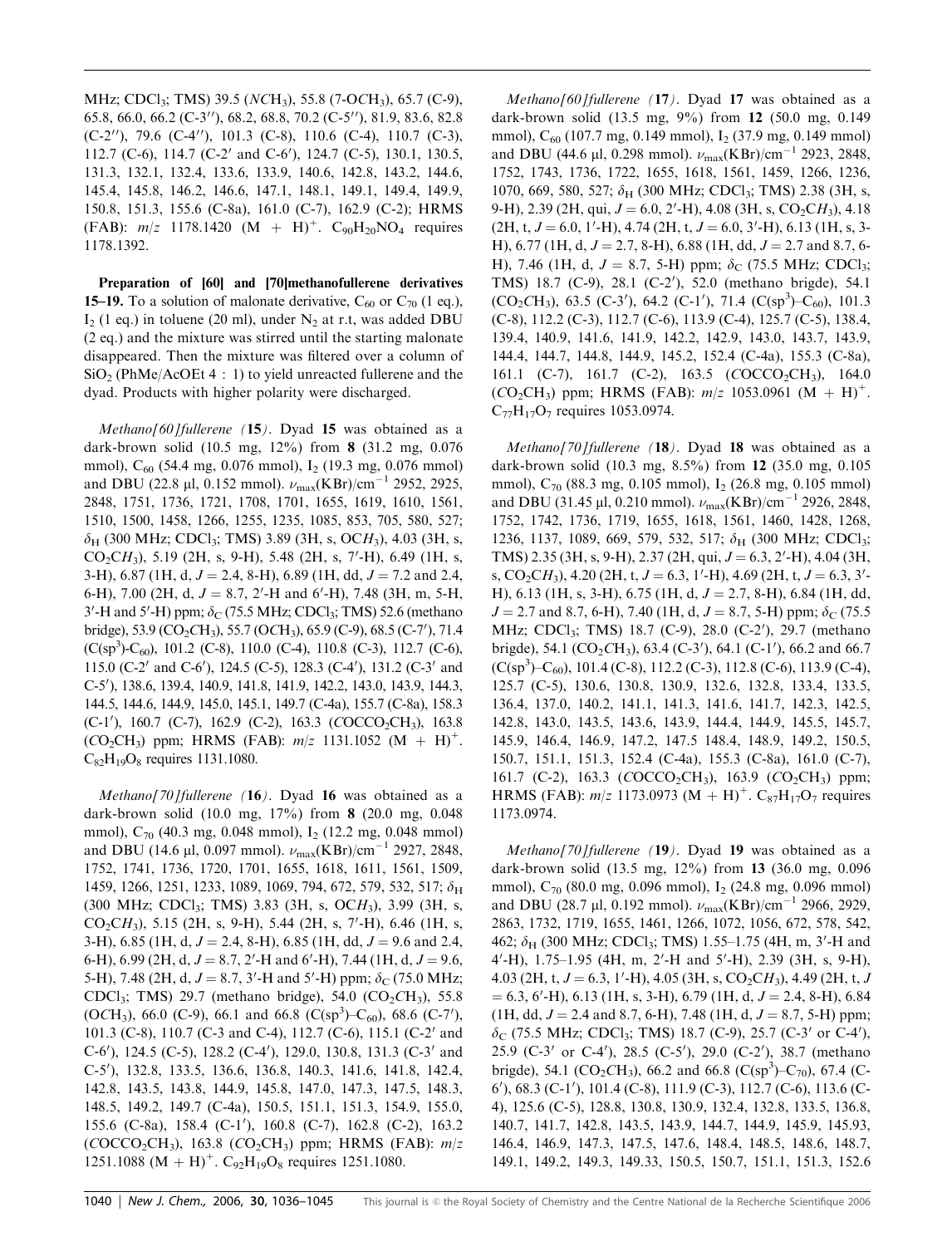(C-4a), 155.3 (C-8a), 161.7 (C-7), 162.1 (C-2), 163.5 (COC- $CO_2CH_3$ ), 164.0  $(CO_2CH_3)$  ppm; HRMS (FAB):  $m/z$ 1215.1429 (M + H)<sup>+</sup>. C<sub>90</sub>H<sub>23</sub>O<sub>7</sub> requires 1215.1444.

## Results and discussion

#### Synthesis and structural characterization

The new fullerene–coumarin dyads were synthesized following two different strategies to covalently link a coumarin dye to the fullerene: cyclopropanation reaction of fullerene $37$  which led to methanofullerene derivatives and 1,3-dipolar cycloaddition reaction of azomethine ylide to fullerene<sup>36</sup> which led to pyrrolidinofullerene derivatives.

As starting materials we chose commercial coumarins 5 and 9 substituted at the 4- or 7-position by active groups, respectively bromoalkyl and hydroxyl groups that allow the easy introduction of the appropriate functionality necessary for the selected fullerene linking strategies.

Coumarin intermediates 6 and 8 for covalent linkage to fullerene through the 4-position of the coumarin moiety were prepared as indicated in Scheme 1. Reaction of 5 with 4 hydroxybenzaldehyde in dimethylformamide at 90 °C for 2–3 hours using anhydrous potassium carbonate, as a base, gave the desired compound 6 in good yield, reduction of which with sodium borohydride afforded alcohol 7 (98%). The reaction of this compound with methyl malonyl chloride in the presence of triethylamine gives the malonate derivative 8.

Coumarin intermediates 10–13 were prepared as indicated in Scheme 1. From 9, different length saturated hydrocarbon bridged malonate derivatives were synthesized. In this way, alkylation of 9 with 3-iodopropan-1-ol or 6-bromohexan-1-ol followed by the reaction of the resulting alcohols 10 and 11 with methyl malonyl chloride, in the presence of triethylamine, gave the corresponding malonate derivatives 12 and 13.

The synthesis of pyrrolidino[70]fullerene 14 (Scheme 2) relies upon the 1,3-dipolar cycloaddition of azomethine ylides



Fig. 2 Absorption spectra of 14 (solid line), 17 (dashed line, very similar to 15, not shown), 18 (dotted line, very similar to 16 and 19, not shown), 12 (dashed-dotted line, very similar to 6, 8 and 13, not shown) and methano[60]fullerene reference compound (dashed-dotted-dotted line) in toluene. Inset: absorption spectrum of 17, magnified in the 420–720 nm region.

**Table 1** Quantum yields ( $\Phi_F$ ) and average fluorescene lifetimes ( $\tau_F$ ) in room temperature toluene

|            | Compound                                                                                                                                                                       | Coumarin <sup><math>a</math></sup> |            | Fullerene <sup>b</sup>   |            |
|------------|--------------------------------------------------------------------------------------------------------------------------------------------------------------------------------|------------------------------------|------------|--------------------------|------------|
| Class      |                                                                                                                                                                                | $\Phi_{\rm F} / 10^{-3}$           | $\tau$ /ps | $\Phi_{\rm F} / 10^{-4}$ | $\tau$ /ns |
| 4-Coumarin | $6 \pmod{e}$                                                                                                                                                                   | 18                                 | 150        |                          |            |
|            | 14 $(C_{70}$ dyad)                                                                                                                                                             | 0.57                               | 90         | 6.6                      | 0.96       |
|            | 8 (model)                                                                                                                                                                      | 13                                 | 280        |                          |            |
|            | 15 $(C_{60}$ dyad)                                                                                                                                                             | 6.9                                | 560        | 3.2                      |            |
|            | <b>16</b> ( $C_{70}$ dyad)                                                                                                                                                     | 2.0                                | 120        | 8.2                      | 0.85       |
| 7-Coumarin | $12 \pmod{e}$                                                                                                                                                                  | 12                                 | 100        |                          |            |
|            | 17 $(C_{60}$ dyad)                                                                                                                                                             | 0.99                               | 540        | 4.0                      | 1.47       |
|            | <b>18</b> ( $C_{70}$ dyad)                                                                                                                                                     | 19                                 | 340        | 7.9                      | 0.85       |
|            | $13 \pmod{e}$                                                                                                                                                                  | 16                                 | 90         |                          |            |
|            | 19 ( $C_{70}$ dyad)                                                                                                                                                            | 1.0                                | 190        | 8.9                      | 0.85       |
|            | $^a$ $\lambda_{\rm exc}$ = 320 nm (model coumarins) or $\lambda_{\rm exc}$ = 300 nm (dyads). $^b$ $\lambda_{\rm exc}$ =<br>400 nm (direct excitation of the fullerene moiety). |                                    |            |                          |            |

generated in situ (reaction of the aldehyde group with N-methylglycine) to [70]fullerene. This cycloaddition reaction was carried out in refluxing toluene, under a nitrogen atmosphere. The reaction mixture was separated by flash chromatography using gradients of toluene/ethyl acetate as eluent. The first fraction was the unchanged  $C_{70}$  and the next one was the monoadducts. Products with higher polarity were discarded. After purification by precipitation from chloroform and methanol, the [70]fullerene derivative 14 was isolated in moderated yield (44%).

The synthesis of new [60] and [70]methanofullerenes were carried out by cyclopropanation<sup>37</sup> of C<sub>60</sub> and C<sub>70</sub> with the appropriate malonate derivatives 8, 12 and 13 to give the final dyads 15–19 in moderate yield (Scheme 2), which were isolated as described earlier for 3. 35

All the new compounds were characterized by  ${}^{1}H$  and  ${}^{13}C$ NMR, MS and elemental analysis or high-resolution MS. The



Fig. 3 Uncorrected fluorescence spectra of pyrrolidino[70]fullerene 14 (solid lines, both total emission and estimated direct excitation contribution), methano[60]fullerene 17 (dashed line, very similar to 15, not shown), methano[70]fullerene 18 (dotted line, very similar to 16 and 19, not shown) and coumarin derivative 12 (dashed-dotted line, very similar to 6, 8 and 13, not shown) in toluene. Excitation wavelength: 320 nm, the spectra were normalized at the maximum fluorescence wavelength. The fullerene emission is in fact stronger than shown and extends further into the near infrared.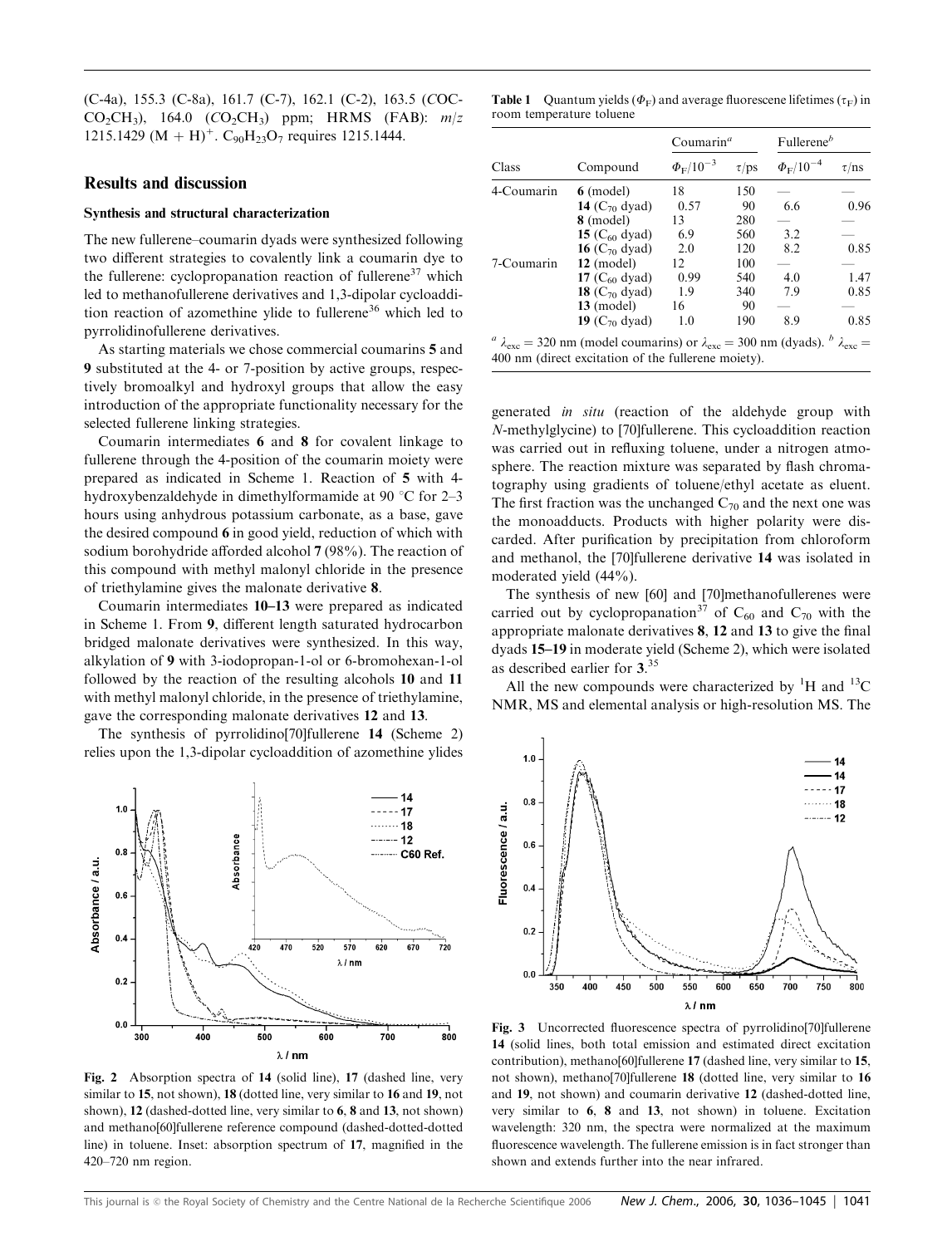**Table 2** Average rate constants for energy transfer  $(k_{ET})$ , energy transfer quantum yields ( $\Phi_{ET}$ ), Förster radii ( $R_0$ ) and average donor–acceptor distances (r) computed from eqn (3) for dyads 3, 4 and 14–19

| Dyad                                                                                                                        |    | $k_{\text{ET}}$ /ns <sup>-1</sup> | $\Phi_{\rm ET}$ | $R_0/\AA^a$ | $r/\check{A}$ |
|-----------------------------------------------------------------------------------------------------------------------------|----|-----------------------------------|-----------------|-------------|---------------|
| $C_{60}$ acceptor moiety                                                                                                    | 15 | 3                                 | 0.48            | 16          | 16            |
|                                                                                                                             | 3  | 88                                | 0.89            | 17          | 12            |
|                                                                                                                             | 17 | 110                               | 0.92            | 17          | 11            |
|                                                                                                                             | 4  | 120                               | 0.92            | 17          | 11            |
| $C_{70}$ acceptor moiety                                                                                                    | 16 | 20                                | 0.84            | 21          | 16            |
|                                                                                                                             | 18 | 54                                | 0.84            | 21          | 16            |
|                                                                                                                             | 19 | 150                               | 0.93            | 22          | 14            |
|                                                                                                                             | 14 | 200                               | 0.97            | 23          | 13            |
| $\alpha$ Computed <sup>50</sup> from the emission and absorption data for the donor<br>and acceptor moieties, respectively. |    |                                   |                 |             |               |

structures of 14–19 as monoadducts are supported by MALDITOF mass spectra, which display the expected molecular ion peaks in each case.

The pyrrolidino[70]fullereno 14 was obtained as a mixture of isomeric monoadducts due to the known reactivity of  $C_{70}$ .<sup>43</sup> The presence of three distinct N-methyl resonances ( $\delta$  2.43, 2.52 and 2.53 ppm) in the  ${}^{1}H$  NMR spectrum of 14 indicated a mixture of three isomers in a 38 : 36 : 26 ratio. Three monoadducts resulted from addition to 6,6-ring fusions of  $C_{70}$  at the 1,9-, 7,8- and 22,23-bonds, as previously reported for the cycloaddition of N-methylazomethine ylide to [70]fullerene.<sup>43</sup> The proton and carbon resonances of the coumarin moiety of dyad 14 are similar to those of the starting compound 6, with the exception of the signal corresponding to the ortho protons of the phenyl group directly attached to the pyrrolidine ring that is broadened. This broad signal is the result of a dynamic phenomenon arising from restricted rotation around the phenyl-pyrrolidine bond.<sup>44</sup> The  ${}^{1}H$  and  ${}^{13}C$ NMR signals of 14 are consistent with the pyrrolidinofullerene structure. In the  $^{13}$ C NMR spectra of methano[60]fullerene dyads 15 and 17 the signals corresponding to the methano bridge appear at ca. 52.2 ppm, while the signals corresponding to  $C_{60}$ -sp<sup>3</sup> carbons appear at *ca*. 71.5 ppm. The <sup>1</sup>H NMR spectrum of the methano[70]fullerene dyads 16, 18 and 19 displays only one signal for  $CO<sub>2</sub>CH<sub>3</sub>$  at 3.99, 4.04 and 4.05 ppm, respectively, which indicates the presence of a single isomer. As reported by Diederich and co-workers,  $45$  the cyclopropanation reaction of  $C_{70}$  under Bingel conditions affords only one regioisomer as a result of the addition of malonate derivatives to the 1,9-bond of  $C_{70}$ . In the <sup>13</sup>C NMR spectra of methano[70]fullerene dyads 16 and 18 the signals corresponding to the methano bridge appear at ca. 29.7 ppm while for 19 the corresponding carbon appears at *ca*. 38.7 ppm. The  $C_{70}$ -sp<sup>3</sup> carbons of 16, 18 and 19 appear as two signals between 66.0 and 67.0 ppm. Comparison of the recorded electronic absorption spectrum with absorption spectra of the regioisomers of  $C_{70}$  monoadducts with five-<sup>43</sup> and six-membered<sup>46</sup> protruding rings confirms that the obtained isomer is the 1,9 (or  $\alpha$ ) isomer.

#### Photophysical properties

The UV-Vis absorption spectra of some of the dyads, along with the spectra of model compounds for the coumarin and



Fig. 4 Uncorrected fluorescence spectra in toluene of an equimolar  $(5 \times 10^{-6}$  M) mixture of coumarin model compound 12 and a methano[70]fullerene model compound (dashed line) and of dyad 18 (solid line) with the same concentration. Spectra recorded under identical instrumentation conditions. Excitation wavelength: 320 nm. The absorbances of the two solutions at the excitation wavelength were identical within experimental error.

fullerene moieties are shown in Fig. 2. The coumarin moieties absorb only below 500 nm, while the fullerene moieties absorb both in the long and in the short wavelength regions. The features observed in the visible (beyond 400 nm) are also characteristic of the type of fullerene moiety,  $C_{60}$  or  $C_{70}$ derived, with the  $C_{70}$  cage displaying a stronger absorption, as already observed in the parent fullerenes.

The absorption spectra of the [60]fullerene dyads (15 and 17) are the sum of the spectra of the  $C_{60}$  reference compound (malonic acid diethyl ester derivative  $C_{60}$ [C(COOEt)<sub>2</sub>]) and coumarin moiety and display a weak band at 687 nm and a sharp peak at 429 nm, characteristic of the methano monoadducts of  $C_{60}$ . The spectra of the methano[70]fullerene dyads



Fig. 5 Corrected fluorescence excitation spectrum of a dilute (2  $\times$  $10^{-6}$  M) solution of dyad 18 (1, hollow circles) in toluene. The emission wavelength was 700 nm. The absorption spectra of 18 (2) and of the  $C_{70}$  methanoderivative model compound (3) are also shown.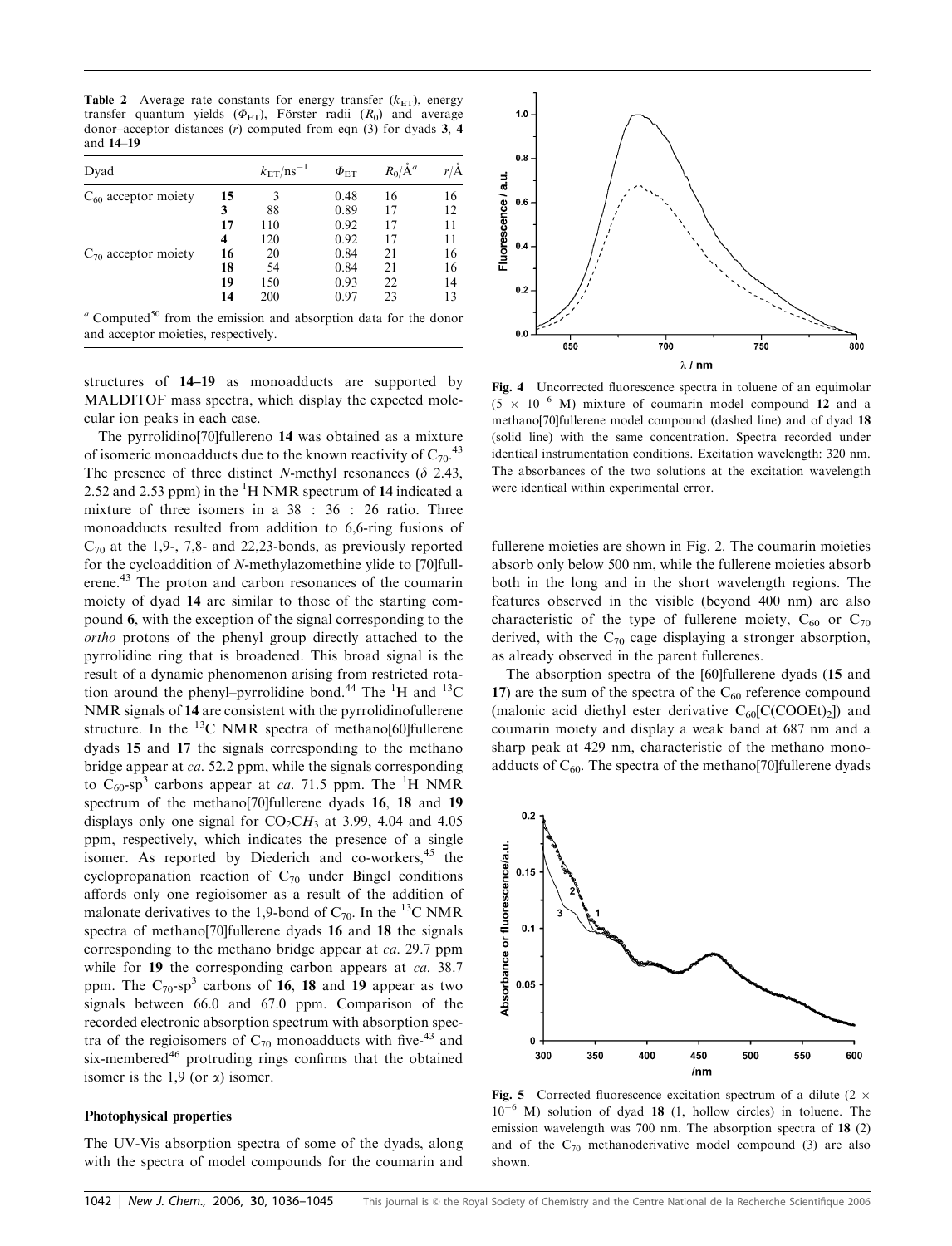(16, 18 and 19) also do not show evidence of any ground-state interaction of the two chromophores.

Coumarin compounds 6, 8, 12 and 13 display similar photophysical behaviour. Their fluorescence quantum yields, in room temperature toluene, range from 0.012 to 0.018, as shown in Table 1. The fluorescence decays are fast and complex (bi or triexponential) and only the average lifetimes are reported in Table 1.

The fluorescence of the dyads, obtained at room temperature in toluene and with 300 nm excitation, exhibits a low energy band not present in the spectra of the coumarin model compounds 6, 8, 12 and 13, Fig. 3. Apart from the coumarin emission, which occurs in the 340–520 nm range, the characteristic fullerene emission is now observed in the 670–800 nm region. The increase of the spacer carbon chain length in methanofullerenes 3/17 and 18/19, from three to six carbon atoms, has no major effect on the fluorescence intensity. The emission of the  $C_{70}$  moiety in 14, 16, 18 and 19 is broader and slightly blue-shifted, as compared to that of  $C_{60}$  in 2, 3, 4, 15 and 17. There is no wavelength at which the coumarin moiety can be selectively excited, with negligible absorption of the fullerene ( $C_{60}$  or  $C_{70}$  moiety). Thus, a procedure to correct the fluorescence quantum yields was necessary, which takes into account the fractional absorption of excitation light by the coumarin and fullerene chromophores. The fluorescence quantum yields of the coumarin moiety in the dyads given in Table 1 are always corrected values. The contribution of direct excitation for the global fullerene emission is shown in Fig. 3 for dyad 14.

In all coumarin–fullerene (C-F) dyads synthesized, 14–19, there is a significant decrease of the coumarin fluorescence quantum yield as compared to that of the model compounds, see Table 1. This implies a strong quenching of the excited coumarin by the fullerene moiety. Simultaneously, an increase in the apparent or technical $4^{47,48}$  fluorescence quantum yield of the C<sub>60</sub> or C<sub>70</sub> moiety (680–705 nm), compared to that of the directly excited fullerene monoadducts is observed, indicating the existence of fast and efficient singlet–singlet energy transfer from the coumarin moiety to the fullerene moiety,

$$
C-F \xrightarrow[300nm]{h\nu} C^* - F \xrightarrow{k_{ET}} C-F^*
$$
 (1)

From the donor (coumarin) fluorescence quantum yields  $(\Phi_D)$ and average lifetimes  $(\tau_D)$  in the coumarin reference compounds  $(°)$  and coumarin moieties in the dyads, the average rate constants  $(k_{ET})$  for intramolecular energy transfer in the dyads were calculated according to eqn (2):

$$
k_{\text{ET}} = (\Phi_{\text{D}}^{\circ}/\Phi_{\text{D}} - 1)/\tau_{\text{D}}^{\circ} \tag{2}
$$

see Table 2.

To confirm that energy transfer was operative, two additional methods were used. $49,50$  In the first, the fluorescence intensity of a dilute solution of dyad 18 (5  $\times$  10<sup>-6</sup> M) was compared with that of an equimolar mixture  $(5 \times 10^{-6} \text{ M})$  of the coumarin model compound 12 and of a methano[70] fullerene (malonic acid dimethyl ester derivative  $C_{70}$ [C(COOMe)<sub>2</sub>]) model compound, see Fig. 4.

The fullerene emission in the dyad is higher by a factor of 1.5, confirming the existence of intramolecular energy transfer.

Assuming that the molar absorption coefficients at the excitation wavelength of both moieties are identical in the model compounds and in the dyad, it can be shown that the ratio of intensities of the acceptor (fullerene) emission is given by  $49,50$ 

$$
I_{A}/I_{A}^{\circ} = 1 + (\varepsilon_{D}/\varepsilon_{A}) \Phi_{ET}
$$
 (3)

Using the measured absorption coefficients of the model compounds and the energy transfer efficiency computed with eqn (2), a value of 1.3 was obtained for the fullerene emission in the dyad relative to the emission of the model fullerene. The agreement with the experimental value of 1.5 is satisfactory, considering the approximation made with respect to the absorption coefficients.<sup>49</sup>

According to the second additional method,<sup>49,50</sup> the excitation spectrum of the fullerene moiety in the dyad 18 was recorded and compared with the absorption spectrum of the dyad and with the absorption spectrum of the fullerene model compound, see Fig. 5.

The appropriate equation (see e.g. ref. 47) is

$$
I_{A}(\lambda) = C \left[ A_{A}(\lambda) + \Phi_{ET} A_{D}(\lambda) \right] \tag{4}
$$

where  $C$  is a constant,  $I_A$  is the fluorescence intensity for the excitation wavelength  $\lambda$ , measured at the acceptor band and  $A_A$  and  $A_D$  are the acceptor and donor absorbances at excitation wavelength  $\lambda$ .

For 100% transfer efficiency, excitation and absorption spectra of the dyad must have the same shape. For a lower efficiency, there is a decrease in the region of the excitation spectrum corresponding to the donor. However, this decrease cannot be seen when the acceptor has a broad absorption spectrum that overlaps and dominates that of the donor, see eqn (4). This is precisely what happens with dyad 18, with the exception of a narrow spectral range (300–350 nm) where curves 2 and 3 differ. It can be concluded from Fig. 5 that the transfer efficiency is high, in agreement with the computed value of 0.84 (see Table 2), as the excitation spectrum nearly coincides with the absorption spectrum of the dyad.

A Förster mechanism was invoked in some studies of energy transfer in dyads and polyads involving a fullerene moiety as the acceptor.<sup>13–15,17,20</sup> In the present dyads, the quenching process is also consistent with a dipole–dipole energy transfer mechanism. Indeed, the average distances computed according to this mechanism, eqn (5),

$$
k_{\text{ET}} = \frac{1}{\tau} \left( \frac{R_0}{r} \right)^6 \tag{5}
$$

where  $R_0$  is the Förster radius, see Table 2, agree with the expected average distances obtained from molecular models within  $2$  Å. Owing to some conformational flexibility, maximum and minimum distances between donor and acceptor moieties typically differ by  $3$  to  $4$  A (dyads 15 and 17, respectively), as estimated from molecular models. The near coincidence of computed and estimated average distances is quite reasonable taking into account all approximations involved. Note for instance the identical average distance recovered for dyads 15 and 16, as is expected from the similar structures, in spite of the very different energy transfer efficiencies. Note also that the energy transfer process should lead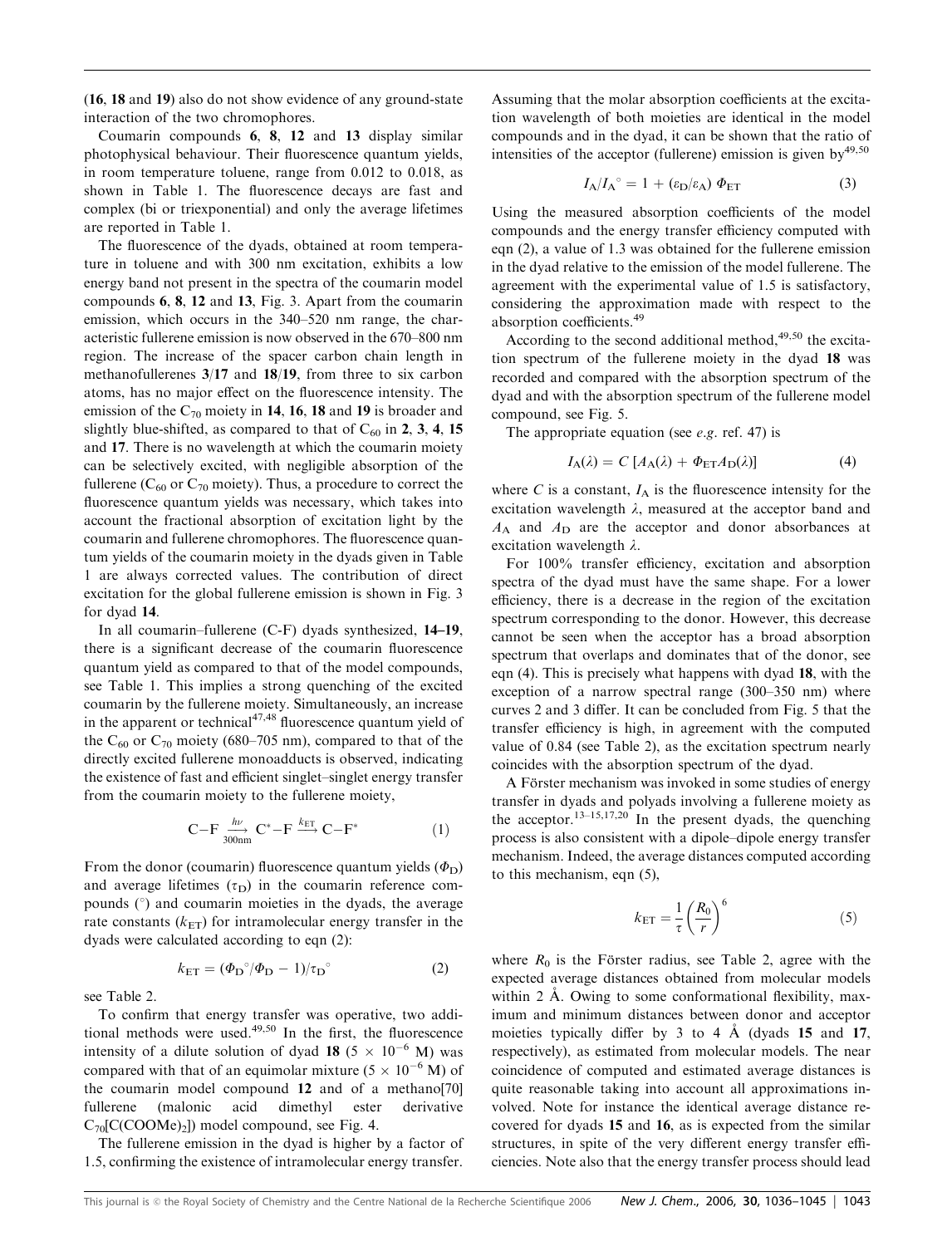in all dyads to very short components in the decay of the donor moiety (from 5 to 50 ps on average, see Table 2) i.e., a situation of quasi-static quenching, not readily accounted for by a single or double exponential analysis of weakly emitting samples and owing to limited experimental time resolution (a few picoseconds). Moreover, the decays of the coumarin model compounds are already complex (bi or triexponential), precluding a detailed analysis of the decay of the dyads. For these reasons, the existence of efficient quenching and resonance transfer, as implied by the computed critical radii and demonstrated by the steady-state data, is not apparent from the reported average lifetime values of the coumarin moieties, that correspond mainly to conformers and/or relative donor–acceptor orientations unfavourable for energy transfer, all other cases being strongly quenched by energy transfer and thus not contributing to the experimental decay recorded within a limited time window.

# **Conclusions**

A series of [60] and [70]fullerene–coumarin dyads with coumarin derivatives linked through the 4- or 7- position to the fullerene by flexible saturated hydrocarbon spacer units with different lengths was synthesized. The absorption and fluorescence spectra, quantum yields and lifetimes of the coumarin derivatives and dyads were measured in toluene at room temperature. The emission of the coumarin moiety is strongly quenched by the fullerene moiety in all dyads investigated. This quenching is in agreement with an intramolecular energy transfer process from the coumarin moiety to the fullerene moiety, owing to the concomitant increase of the fluorescence of the fullerene moiety, which cannot be explained either by radiative (trivial) transfer or solely by direct excitation. The computed Förster radii are in all cases significant, pointing to a dipole–dipole resonance energy transfer quenching mechanism. From the computed average rate constants for energy transfer and with the assumption of a dipolar mechanism, average distances were obtained. These distances are reasonable, given all the approximations involved and the expected average distances between moieties in the dyads studied. It is therefore concluded that in these dyads the coumarin fluorescence is strongly quenched by efficient dipole–dipole resonance energy transfer, the fullerene moiety acting as the acceptor.

#### Acknowledgements

This work was supported by Fundação para a Ciência e a Tecnologia (FCT, Portugal). S. Nascimento was supported by a doctoral grant from FCT (SFRH/BD/18622/2004).

## References

- 1 S. Cattarin, P. Ceroni, D. M. Guldi, M. Maggini, E. Menna, F. Paolucci, S. Roffia and G. Scorrano, J. Mater. Chem., 1999, 9, 2743–2750.
- 2 M. Prato, J. Mater. Chem., 1997, 7, 1097–1109.
- 3 N. Martin, L. Sánchez, B. Illescas and I. Pérez, Chem. Rev., 1998, 98, 2527–2547.
- 4 M. Diekers, A. Hirsch, S. Pyo, J. Rivera and L. Echegoyen, Eur. J. Org. Chem., 1998, 1111–1121.
- 5 H. Imahori and Y. Sakata, Eur. J. Org. Chem., 1999, 2445–2457.
- 6 D. Gust, T. A. Moore and A. L. Moore, J. Photochem. Photobiol., B, 2000, 58, 63–71.
- 7 L. Sanchez, I. Pérez, N. Martin and D. M. Guldi, Chem. Eur. J., 2003, 9, 2457–2468.
- 8 F. D'Souza and O. Ito, Coord. Chem. Rev., 2005, 249, 1410–1422.
- 9 D. Kuciauskas, S. Lin, G. R. Seely, A. L. Moore, T. A. Moore, D. Gust, T. Drovetskaya, C. A. Reed and P. D. W. Boyd, J. Phys. Chem., 1996, 100, 15926–15932.
- 10 D. M. Guldi, G. Torres-Garcia and J. Mattay, J. Phys. Chem. A, 1998, 102, 9679–9685.
- 11 T. Gareis, O. Köthe and J. Daub, Eur. J. Org. Chem., 1998, 1549–1557.
- 12 I. B. Martini, B. Ma, T. da Ros, R. Helgeson, F. Wudl and B. J. Schwartz, Chem. Phys. Lett., 2000, 327, 253–262.
- 13 J.-F. Eckert, J.-F. Nicoud, J.-F. Nierengarten, S.-G. Liu, L. Echegoyen, F. Barigelletti, N. Armaroli, L. Ouali, V. Krasnikov and G. Hadziioannou, J. Am. Chem. Soc., 2000, 122, 7467–7479.
- 14 P. A. van Hal, R. A. J. Janssen, G. Lanzani, G. Cerullo, M. Zavelani-Rossi and S. de Silvestri, Phys. Rev. B, 2001, 64, 075206.
- 15 E. H. A. Beckers, P. A. van Hal, A. P. H. J. Schenning, A. El-Ghayoury, E. Peeters, M. T. Rispens, J. C. Hummelen, E. W. Meijer and R. A. J. Janssen, J. Mater. Chem., 2002, 12, 2054–2060.
- 16 T. D. M. Bell, K. P. Ghiggino, K. A. Jolliffe, M. G. Ranasinghe, S. J. Langford, M. J. Shephard and M. N. Paddon-Row, J. Phys. Chem. A, 2002, 106, 10079–10088.
- 17 T. Kesti, N. Tkachenko, H. Yamada, H. Imahori, S. Fukuzumi and H. Lemmetyinen, Photochem. Photobiol. Sci., 2003, 2, 251–258.
- 18 R. B. Martin, K. Fu and Y.-P. Sun, Chem. Phys. Lett., 2003, 375, 619–624.
- 19 J. Hua, F. Meng, F. Ding, F. Li and H. Tian, J. Mater. Chem., 2004, 14, 1849–1853.
- 20 E. A. Ermilov, St. Hackbarth, S. Al-Omari, M. Helmreich, N. Jux, A. Hirsch and B. Röder, *Opt. Commun.*, 2005, 250, 95–104.
- 21 G. Possamai, S. Marcuz, M. Maggini, E. Menna, L. Franco, M. Ruzzi, S. Ceola, C. Corvaja, G. Ridolfi, A. Geri, N. Camaioni, D. M. Guldi, R. Sens and T. Gessner, Chem. Eur. J., 2005, 11, 5765–5776.
- 22 F. Chaignon, J. Torroba, E. Blart, M. Borgström, L. Hammarström and F. Odobel, New J. Chem., 2005, 29, 1272–1284.
- 23 P. J. Bracher and D. Schuster, in Fullerenes: From Synthesis to Optoelectronic Properties, ed. D. M. Guldi and N. Martin, Kluwer Academic Publishers, Dordrecht, 2002, ch. 6, pp. 163–212.
- 24 M. T. Rispens and J. C. Hummelen, in Fullerenes: From Synthesis to Optoelectronic Properties, ed. D. M. Guldi and N. Martin, Kluwer Academic Publishers, Dordrecht, 2002, ch. 12, pp. 387–435.
- 25 J. F. Nierengarten, New J. Chem., 2004, 28, 1177–1191.
- 26 J. L. Segura, N. Martin and D. M. Guldi, Chem. Soc. Rev., 2005, 34, 31–47.
- 27 R. M. Christie and C. Lui, Dyes Pigm., 1999, 42, 85–93.
- 28 R. M. Christie and C. Lui, Dyes Pigm., 2000, 47, 79–89.
- 29 S. R. Trenor, A. R. Shultz, B. J. Love and T. E. Long, Chem. Rev., 2004, 104, 3059–3077.
- 30 B. Kovac and I. Novak, Spectrochim. Acta, Part A, 2002, 58, 1483–1488.
- 31 X. Zhou, J. Blochwitz-Nimoth, M. Pfeiffer, B. Maenning, J. Drechsel, A. Werner and K. Leo, Synth. Met., 2003, 138, 193–196.
- 32 K. Hara, K. Sayama, Y. Ohga, A. Shinpo, S. Suga and H. Arakawa, Chem. Commun., 2001, 569–570.
- 33 K. Hara, Y. Tachibana, Y. Ohga, A. Shinpo, S. Suga, K. Sayama, H. Sugihara and H. Arakawa, Sol. Energy Mater. Sol. Cells, 2003, 77, 89–103.
- 34 C. Jiao, C. Niu, L. Chen, G. Shen and R. Yu, Sens. Actuators, B, 2003, 94, 176–183.
- 35 M. J. Brites, C. Santos, S. Nascimento, B. Gigante and M. N. Berberan-Santos, Tetrahedron Lett., 2004, 45, 6927–6930.
- 36 M. Maggini, G. Scorrano and M. Prato, J. Am. Chem. Soc., 1993, 115, 9798–9799.
- 37 C. Bingel, Chem. Ber., 1993, 126, 1957–1959.
- 38 J. W. Arbogast and C. S. Foote, J. Am. Chem. Soc., 1991, 113, 8886–8889.